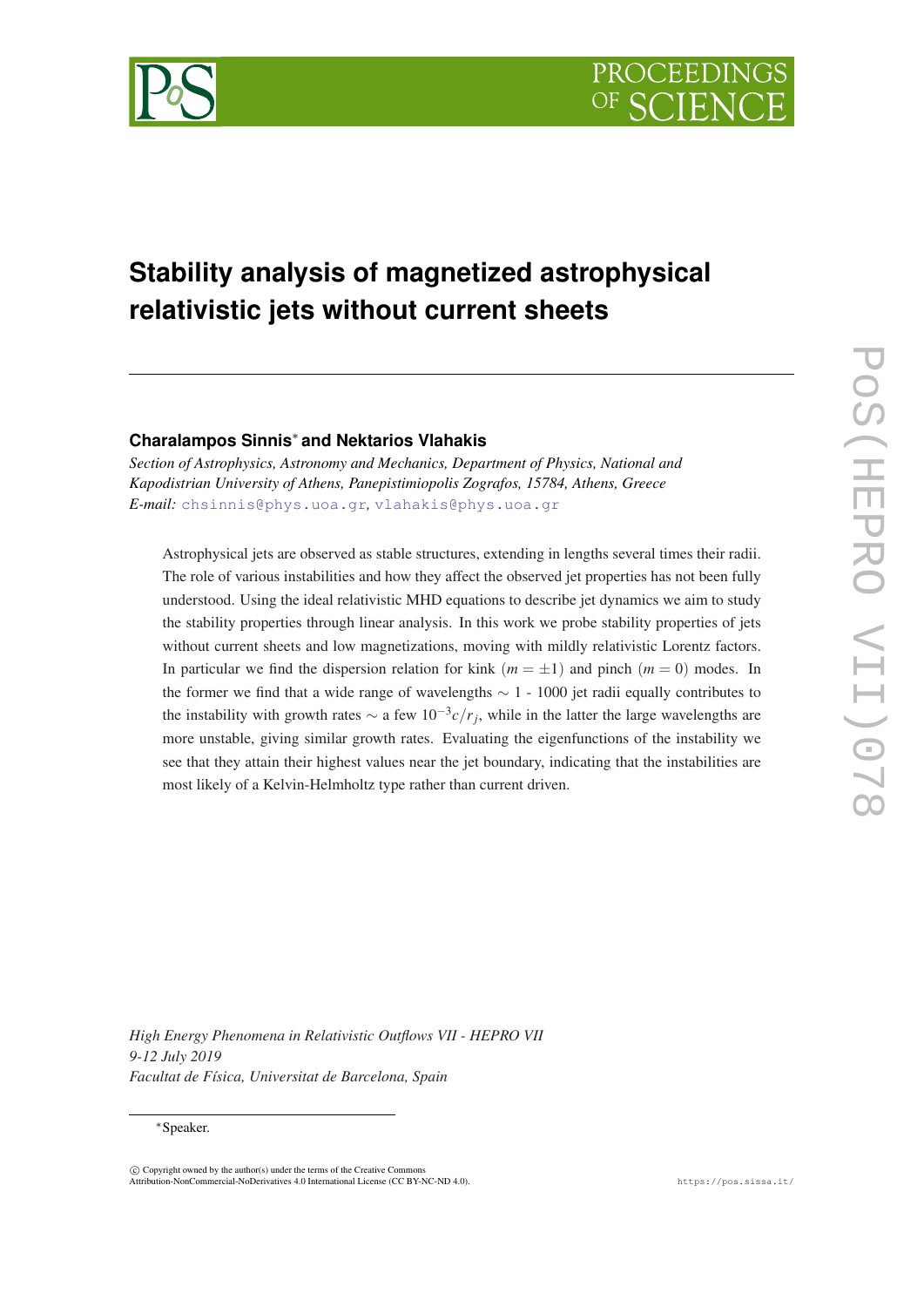## 1. Introduction

Plasma jets are widespread in various astrophysical settings, remarkably stable, reaching lengths many times their initial radius. On the other hand, it is well established in laboratory plasma configurations that different kind of instabilities are present and interfere with their structure and dynamics. An important question arises, how the astrophysical counterparts survive and remain intact for such extreme lengths.

An efficient method to study the stability properties of jets is through linear stability analysis. This kind of work have been done for the non-relativistic magnetohydrodynamic regime (see e.g.  $[1, 2, 3, 4]$  $[1, 2, 3, 4]$  $[1, 2, 3, 4]$  $[1, 2, 3, 4]$  $[1, 2, 3, 4]$  $[1, 2, 3, 4]$  $[1, 2, 3, 4]$  $[1, 2, 3, 4]$  $[1, 2, 3, 4]$  and also for the relativistic regime (see e.g.  $[5, 6, 7]$  $[5, 6, 7]$  $[5, 6, 7]$  $[5, 6, 7]$  $[5, 6, 7]$ ) where additional effects modify the stability properties.

The assumed unperturbed equilibrium configuration dictates which kind of instability will play the dominant role for the evolution of the jet. So, for low magnetizations kinetic instabilities are more dominant, while for highly magnetized jets current-driven instabilities take over [\[8\]](#page-8-0). Also, the kinematic properties are important since by increasing the velocity, either in the form of bulk movement or rotation, in general stabilize jets [[9](#page-8-0), [10](#page-8-0)].

A model for cylindrical magnetized jets was introduced in [\[11](#page-8-0)] where purposefully the magnetic field topology ensure that the outflow has no current sheet at it's boundary surface. This was feasible through the inclusion of thermal pressure int he dynamics of the problem. In the following years there were a series of publications [\[12,](#page-8-0) [13](#page-8-0), [14,](#page-8-0) [15](#page-8-0)] where the stability properties of this configuration were probed via linear analysis. The first two papers were in the non-relativistic regime with [[13\]](#page-8-0) adding a shearing attribute to the velocity profile. The latter have relativistic velocities with [\[15](#page-8-0)] also exhibiting sheared velocity profiles.

Focusing on studies without sheared velocity profiles [[12,](#page-8-0) [14](#page-8-0)] the main findings were that as the magnetic field strength increases, the stability of current sheet free jets also increases. Additionally, relativistic motion plays a stabilizing role. We conducted a parametric study for the stability properties of current sheet free jets [[16\]](#page-8-0) in relation to the Lorentz factor values. We included pinch and kink modes, while our configuration was essentially hydrodynamic, since we focused mainly on the kinetically induced instabilities. A sample of this work is presented in this paper, where we show the stability analysis results for mildly relativistic Lorentz factors and compare with results from [[14\]](#page-8-0).

This paper is organized as follows. In section 2 we present the unperturbed jet configuration and the methodology to derive the physical quantities. In section 3 we give a basic outline of the linearization process and the way we treat numerically our perturbed system. In section 4 we present our results and a summary of this work.

## 2. Unperturbed jet configuration

In this section we introduce the jet model used for our stability analysis. This configuration was derived and initially published in [\[11](#page-8-0)]. In this section we will briefly present the methodology followed in [[11\]](#page-8-0) to build the current sheet free model. Cylindrically symmetric and time independent configuration is assumed, meaning that every physical quantity depends only on radial distance *r*, effectively vanishing any term differentiating with respect to variables  $\phi$ , *z* and *t*, i.e.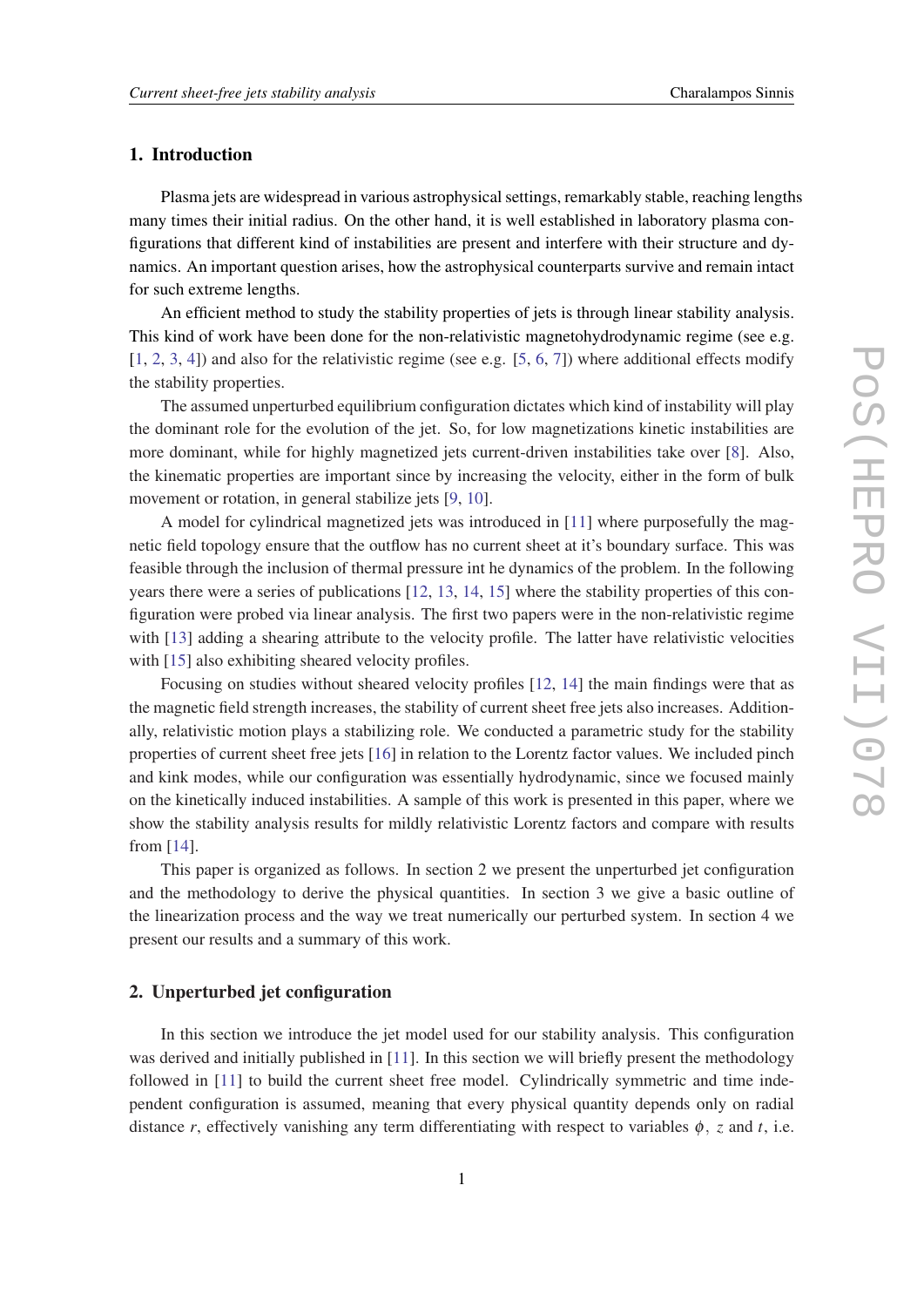<span id="page-2-0"></span> $\partial_t = \partial_\phi = \partial_z = 0$ . We define jet's velocity profile as  $\mathbf{v} = v_z \hat{z}$ , meaning that we have movement along z-axis, with no rotational or radial components. Magnetic fields have z and  $\phi$ -component of the form:

$$
\mathbf{B} = B_{\phi}(r)\hat{\phi} + B_{z}(r)\hat{z}
$$
 (2.1)

Combination of magnetic field and velocity profiles induce a radial electric field, due to infinite plasma conductivity.

$$
\mathbf{E} = E_r(r)\hat{r} = \frac{v_z}{c}B_\phi \hat{r}
$$
\n(2.2)

Next step involves momentum equation:

$$
\gamma \rho \left( \frac{\partial}{\partial t} + \mathbf{v} \cdot \nabla \right) (\gamma \xi \mathbf{v}) = -\nabla p + \frac{J^0 \mathbf{E} + \mathbf{J} \times \mathbf{B}}{c}
$$
(2.3)

where  $\gamma$  is Lorentz factor,  $\rho$  is rest mass density,  $\xi$  is specific enthalpy and  $J^0 = \frac{c}{\lambda}$  $\left(\frac{c}{4\pi}\nabla\cdot\mathbf{E}\right)$  is the electric charge density. Substituting the physical quantities into eq. 2.3, after the required algebra, we reach it's final Grad-Shafranov equation form:

$$
\frac{r}{2} \left( B_z^2 + B_\phi^2 - E^2 + 8\pi p \right)' + B_\phi^2 - E^2 = 0 \tag{2.4}
$$

Step by step methodology to solve eq. 2.4 is given in [\[11](#page-8-0)], we will focus on the provided solutions:

$$
B_z = caJ_0(ar) - \frac{2F}{a^2} \tag{2.5}
$$

$$
B_{\phi} = \frac{1}{(1 - \nu_z^2)^{1/2}} \left( caJ_1(ar) - \frac{Fr}{a} \right)
$$
 (2.6)

$$
E = \frac{v_z}{(1 - v_z^2)^{1/2}} \left( caJ_1(ar) - \frac{Fr}{a} \right)
$$
 (2.7)

$$
p = \frac{1}{4\pi} F\left( crJ_1(ar) - \frac{Fr^2}{a^2} \right) + p_0
$$
 (2.8)

So depending on the choice of the velocity profile the above solutions are regulated accordingly. In order to simplify the model a top hat velocity profile is our choice, meaning that in the jet  $(r \le r_i)$ the velocity is uniform while the environment is static.

#### 3. Linear stability method

In this section we will highlight the basic properties of the methodology for studying the linear regime of jet stability. The first step is to linearize the set of equations ruling the dynamics of our perturbed configuration. We assume ideal relativistic MHD and insert small perturbations decomposed into Fourier parts of the form:

$$
\delta Q(r, \phi, z, t) = Q_1(r) \exp[i(-\omega t + m\phi + kz)] \tag{3.1}
$$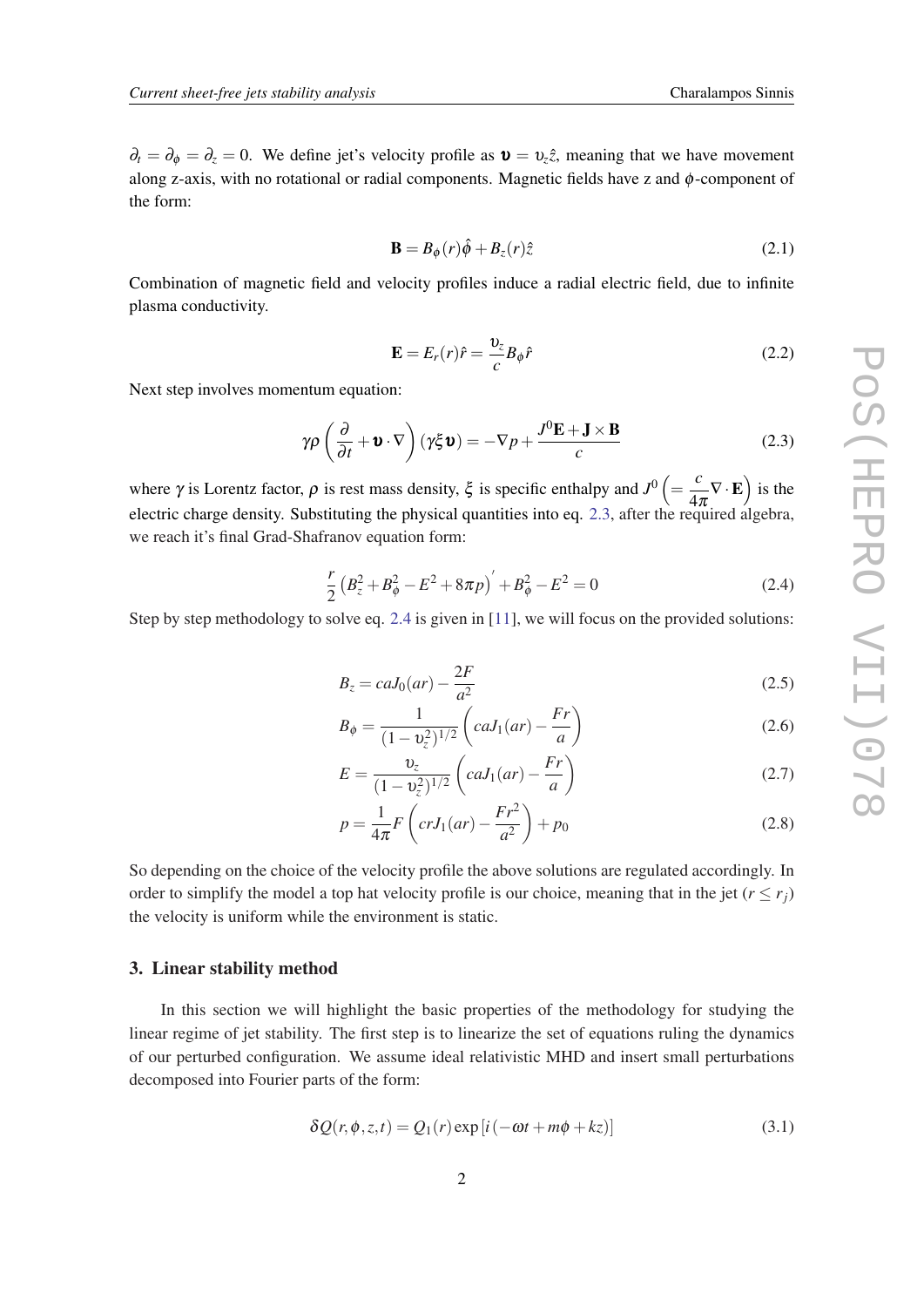<span id="page-3-0"></span>where  $\omega$  is complex, *m* integer and k real. Setting  $\omega \in \mathbb{C}$  we follow the temporal approach, meaning that the amplitude of perturbations is time dependent. Using  $\omega = \Re \omega + i \Im \omega$  from eq. [3.1](#page-2-0) we have:

$$
\delta Q(r, \phi, z, t) = Q_1(r) \exp(3\omega t) \exp[i(-\Re\omega t + m\phi + kz)] \tag{3.2}
$$

defining the growth rate of perturbations  $\Im \omega$ . Whenever  $\Im \omega > 0$  instability arises, whereas when  $\Im \omega = 0$  we have marginal stability and when  $\Im \omega < 0$  a stable state. In this work we only focus on unstable solutions. Our final system after the proper algebra is of the form:

$$
\frac{d}{dr}\begin{pmatrix}y_1\\y_2\end{pmatrix} + \frac{1}{\mathcal{D}}\begin{pmatrix}\mathcal{F}_{11} & \mathcal{F}_{12}\\ \mathcal{F}_{21} & \mathcal{F}_{22}\end{pmatrix}\begin{pmatrix}y_1\\y_2\end{pmatrix} = 0
$$
\n(3.3)

where  $y_1 = i \frac{rV_{1r}}{r}$  $\frac{y_{1r}}{\omega_0}$ ,  $y_2 = \Pi_1 + \frac{y_1}{r}$ *r*  $d\Pi_0$  $\frac{d^2H_0}{dr}$  and  $\omega_0 = \omega - kV_z - mV_\phi/r$ . Coefficients  $\mathscr F$  and  $\mathscr D$  are determinants, functions of the unperturbed physical quantities and their derivatives. The unknowns are  $y_1$  and  $y_2$ .  $y_1$  is related to the radial component of the Lagrangian displacement and  $y_2$  to the variation of the total pressure.

The solution for jet's environment can be found analytically, due to the assumptions made for this regime. The ambient medium is static and unmagnetized, with constant density and thermal pressure profiles. System 3.3 simplifies to a Bessel differential equation and the solution is a first type Hankel function of first kind  $(H_m^{(1)}(r) = J_m(r) + iY_m(r))$ , satisfying the Sommerfeld radiation condition.

For the jet's interior the solution can be found numerically, by integrating from the axis (paying attention to the regularity conditions at  $r = 0$ ) to the jet boundary  $r = r_j$ . At this point we apply boundary conditions to match the  $r < r_j$  area solutions to the ambient medium. We require at  $r = r_j$ both  $y_1$  and  $y_2$  to be continuous.

#### 4. Results

The set of parameters in our integrations are the same used in one of the cases in [\[12](#page-8-0)], i.e.  $\eta = \frac{\rho_j}{2}$  $\frac{\rho}{\rho_e}$  = 0.1, *M* = 4 and  $\beta$  = 1/4, where  $\rho_j$  is the density of jet on axis,  $\rho_e$  is ambient medium density, *M* and  $\beta$  are the values of Mach number and plasma beta respectively on the axis  $r = 0$ . From these three quantities and the equation of state  $(p/\rho^{\Gamma} = \text{constant},$  where  $\Gamma = 5/3$  is the polytropic index) we can find the values of  $p_0$  and the distribution of  $\rho$  with *r*. Once we find the distribution of rest density and pressure, we vary the bulk speed of the jet, studying the stability properties of current sheet free jets for various Lorentz factors. However, contrary to [\[14](#page-8-0)] we do not change the distribution of the rest density (and the magnetization) in the jet, focusing only on how the Lorentz factor affects the stability properties.

So, in this paper we will show the dispersion relations,  $\omega = \omega(k)$ , for mildly relativistic Lorentz factors  $\gamma = 2$  and  $\gamma = 5$ . The azimuthal wavenumber *m* takes values 0 and  $\pm 1$  for pinch and kink modes respectively.

4.1  $\gamma = 2$  case

We first show results for the  $\gamma = 2$  case in fig. [1.](#page-4-0) It should be noted that in our figures *k* range is not the same for every plot. We omit to show higher values of k when the curves just follow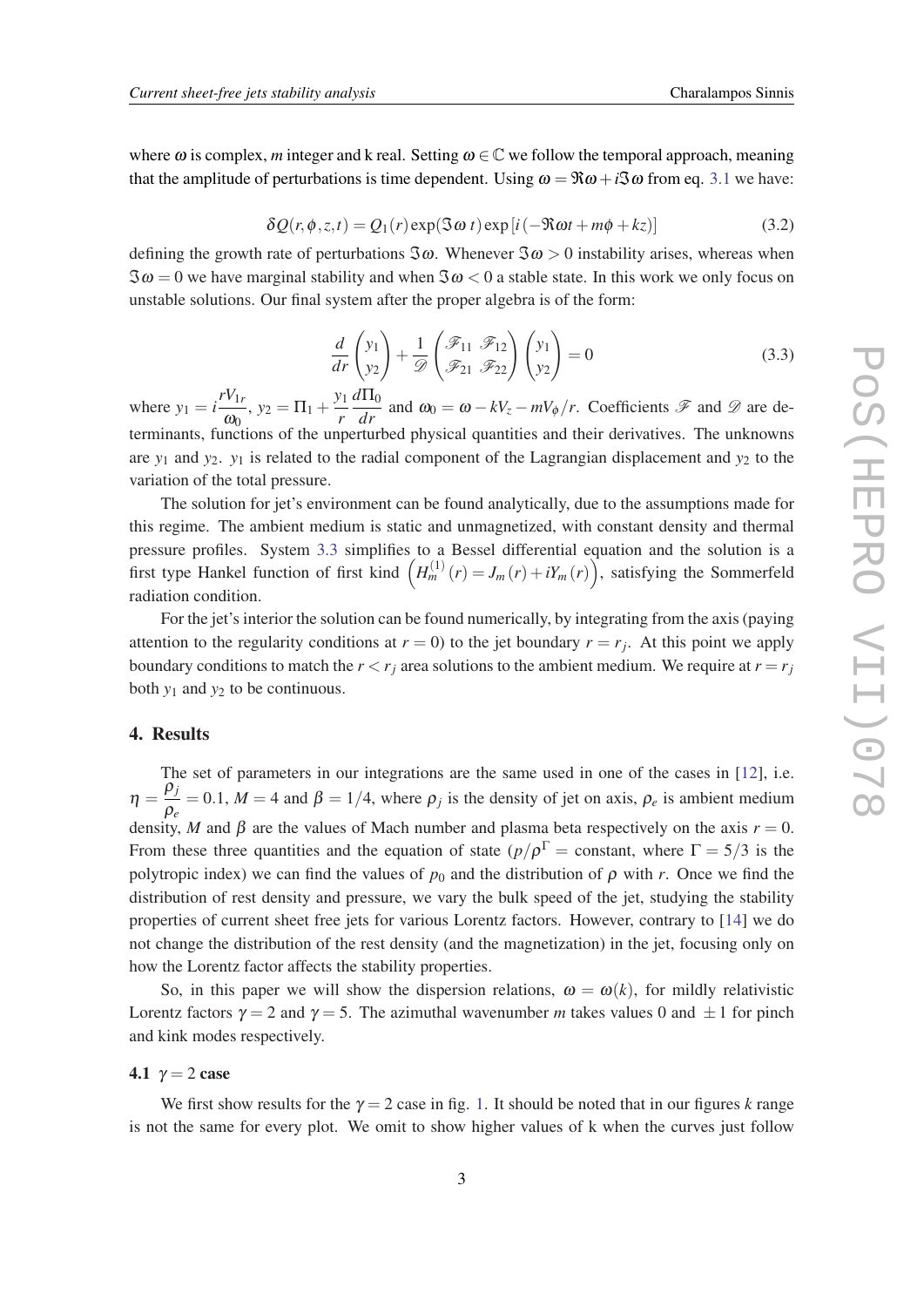<span id="page-4-0"></span>

Figure 1: Dispersion plot for  $\gamma = 2$  and  $m = 0$  (top),  $m = 1$  (middle), and  $m = -1$  (bottom). Solid and dashed lines are  $\Re\omega$  and  $\Im\omega$  parts respectively. Unit of  $\omega$  is jet's radius light crossing time. There are three oscillatory modes, fundamental in red, first and second reflection modes in green and blue, respectively.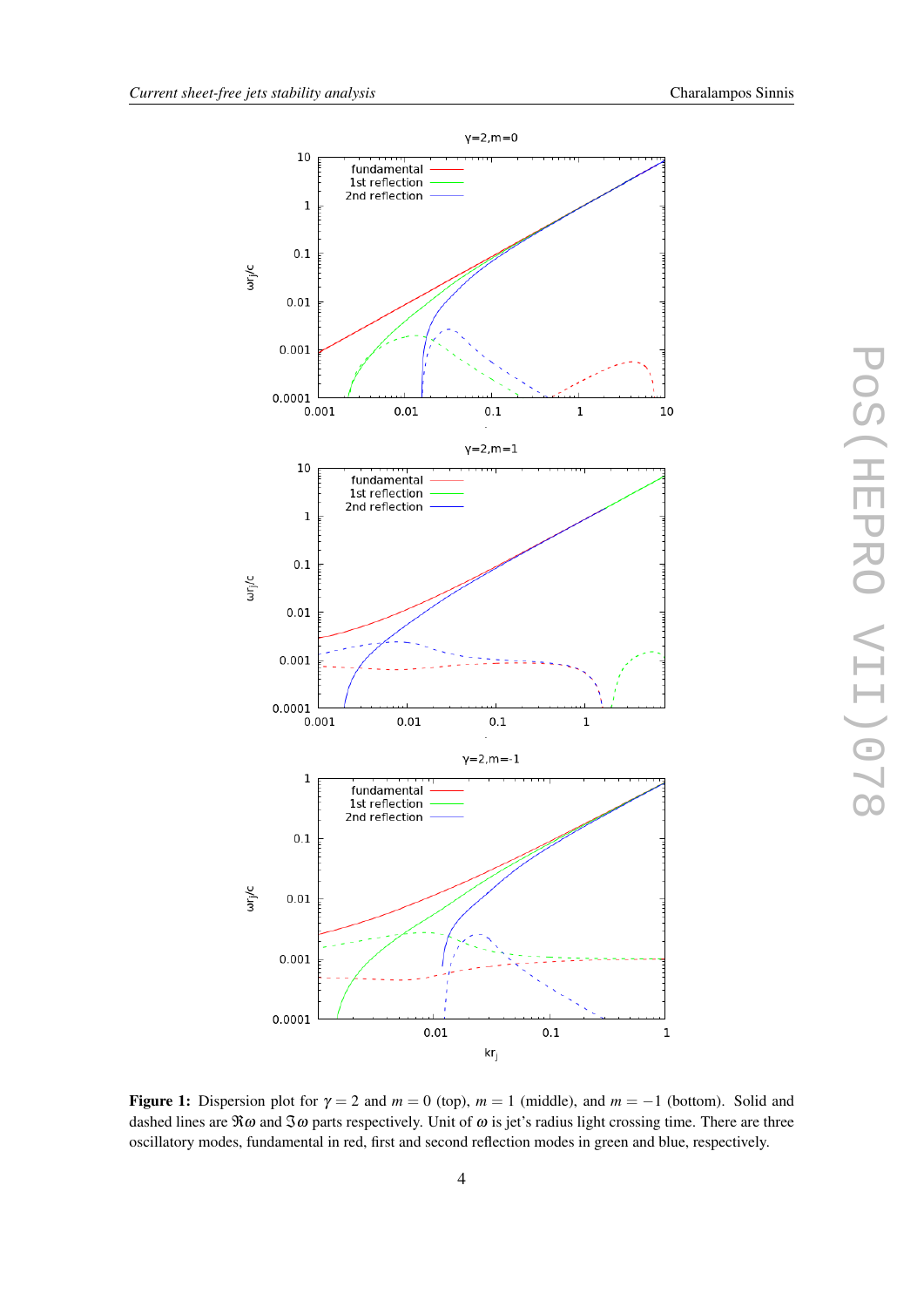<span id="page-5-0"></span>

Figure 2: Similar to fig. [1](#page-4-0) but for  $\gamma = 5$ .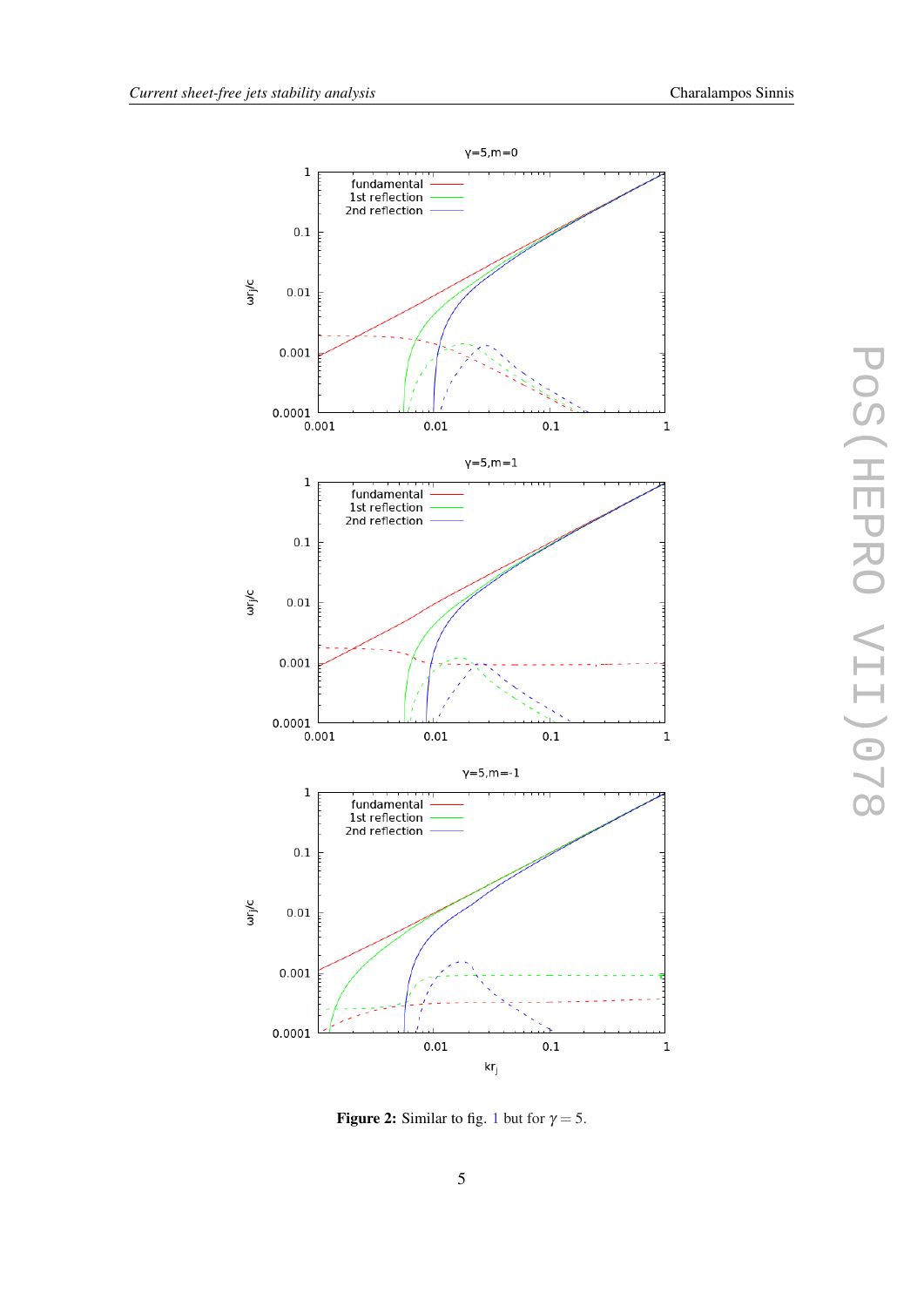the trend set by  $kr_j < 1$  and do not show different behavior for high *k* values. As we can see, for  $m = 0$  the fundamental mode is more unstable at small wavelengths while the first and the second reflection modes are important over large wavelengths. Also, the maximum growth rate  $\Im \omega$  of the fundamental mode is smaller compared to the reflection modes' respective values. The overall maximum  $\Im \omega$  is approximately  $3 \times 10^{-3} c/r_j$  at  $kr_j \simeq 0.03$ .

For  $m = 1$  we have instabilities equally important over the entire  $k$  range. First reflection mode is present for  $k \ge 1$  while fundamental and second modes are unstable for  $k \in [0.001, 1]$  terminating for *k* ~ 1. The maximum value for  $\Im \omega$  is ~  $2.5 \times 10^{-3} c/r_j$  at *k* ~ 0.01. For  $m = -1$ , again the maximum  $\Im \omega$  resides at  $kr_j \sim 0.01$  and has a value  $\simeq 3 \times 10^{-3} c/r_j$ . A significant difference however is that the fundamental and first mode are equally important over the complete *k* range and converge towards the same  $\Im \omega$  value for large  $kr_j > 0.1$ .

Comparing to [\[14](#page-8-0)] our configuration is slightly less stable, by a factor of 1.5, essentially sharing the same perturbation growth timescales. This statement does not hold as magnetization increases, as growth rates lessen significantly in [[14\]](#page-8-0) leading to the conclusion that increasing magnetization stabilize the current sheet free configurations.

## 4.2  $\gamma = 5$  case

Moving to the  $\gamma = 5$  case, we see in fig. [2](#page-5-0) that the maximum growth rate is  $\Im \omega \sim 2 \times 10^{-3} c/r_j$ in all cases, meaning that both pinch and kink modes need the same time to develop and equally affect the unperturbed configuration. Our solutions are more unstable compared to [\[14](#page-8-0)], most likely because they are less magnetized, agreeing with the conclusion stated at the end of sec. [4.1](#page-3-0).

For  $m = 0$  we can see that the unstable region includes only big wavelengths,  $kr_j \lesssim 3 \times 10^{-2}$ , whereas kink mode plots have their unstable region the entire *k* range. This is a trend holding from sec. [4.1](#page-3-0) where higher *k* have lower  $\Im \omega$  components than their low *k* counterparts, meaning that for pinch mode we expect bigger wavelengths to be dominant. Reflection modes in every  $\gamma = 5$  figures are centered approximately around  $kr_j \approx 2 \times 10^{-2}$  $kr_j \approx 2 \times 10^{-2}$  $kr_j \approx 2 \times 10^{-2}$ , except for 1st reflection mode in fig. 2 bottom panel which spans over whole *k* range. In general, reflection modes behave similarly and become effectively unstable for a certain *k* interval around the value mentioned above.

Fig. [3](#page-7-0) shows the eigenfunctions for  $\gamma = 5$ ,  $m = 1$ ,  $kr_j = 1.77$ ,  $\Re \omega r_j/c = 1.082 \times 10^{-2}$  and  $\Im \omega =$  $1.2 \times 10^{-3} r_j/c$ . Clearly the perturbations attain their maximums and "oscillate" towards the jet boundary, indicating that the main instability is kinematic, most likely of Kelvin-Helmholtz type caused by the velocity difference between the unmagnetized environment and jet.

# 5. Conclusions

In this work we studied jets without currents sheets at their boundary surface, through linear stability analysis. We presented dispersion relation curves and their parametric dependence on two relativistic Lorentz factors  $\gamma = 2$ ,  $\gamma = 5$  and three azimuthal wavenumbers  $m = 0, \pm 1$ . For pinch modes we saw that small wavenumbers host solutions with larger  $\Im \omega$  values in comparison with the large wavenumber regions, meaning that they are less stable. Kink modes behave quite similarly for both Lorentz factors, having solutions covering the entire range of k. Their  $\Im \omega$  maxima are located near  $kr_j \sim 0.01$ . In general maximum  $\Im \omega$  values are not affected essentially by the different Lorentz factors in the mildly relativistic regime and have an approximate value of  $2 \times 10^{-3} c/r_j$ .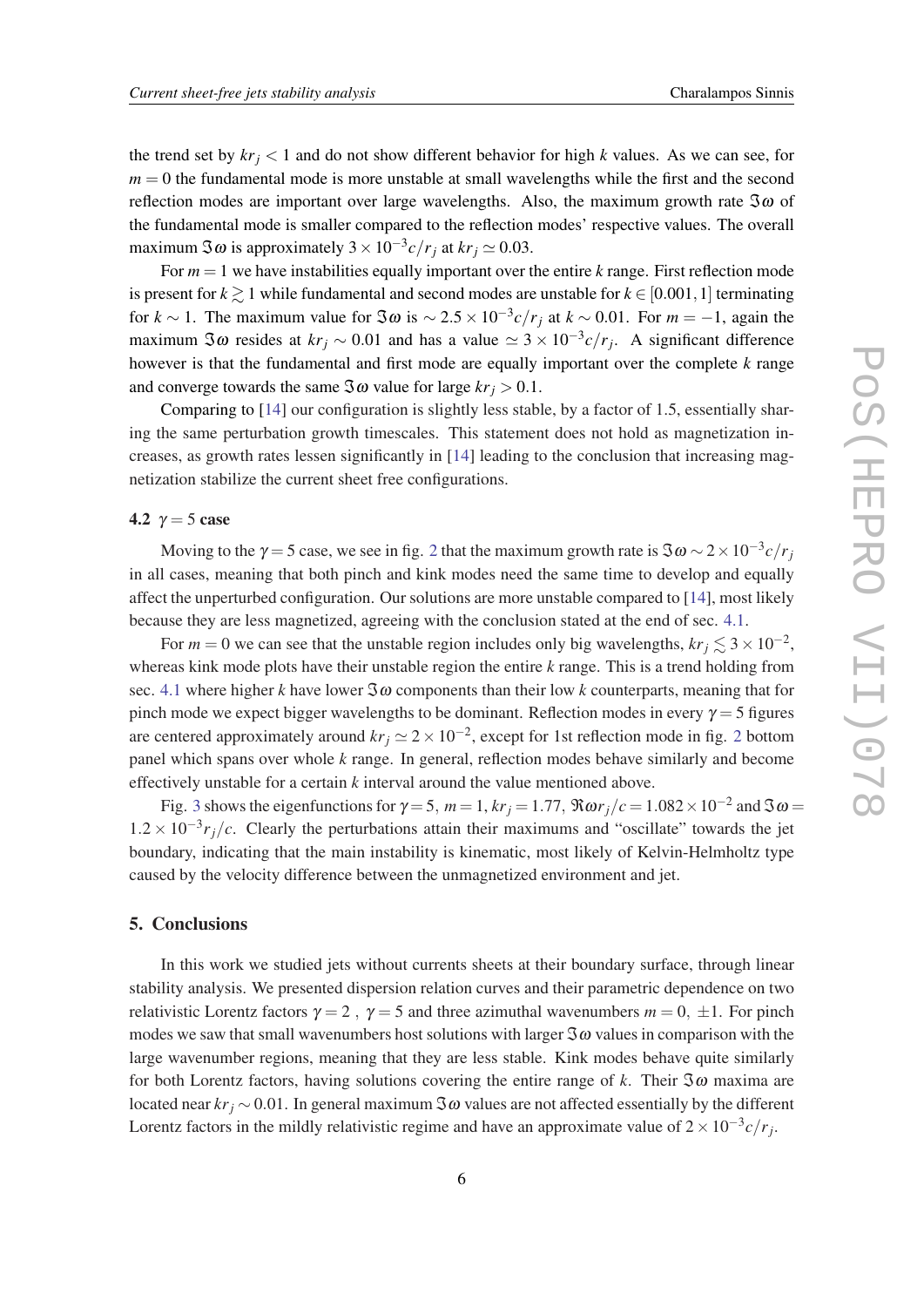<span id="page-7-0"></span>

Figure 3: Eigenfunctions plotted versus *r*. The real components of the perturbations are drawn in the plots above. Beginning from top left corner and moving clockwise we have perturbation of density, thermal pressure, radial component of velocity,  $z$ ,  $\phi$  and radial component of magnetic field.

Our results are in good agreement with the unmagnetized case of [\[14](#page-8-0)], quite reasonable as our configuration remains hydrodynamical, even though our plasma  $\beta$  is small. Comparing to their magnetized cases our jet is more unstable, a result supporting the fact that current sheet free jets' stability increases as magnetization values increases. Finally, we plotted the eigenfuctions provided by our solution for a specific set of parameters (γ, *k*, *m*, ℜω, ℑω). Common trend for every perturbed quantity is that their maxima are located near the jet boundary, enforcing the idea that the main instability contributing to the disturbance of the outflow is the Kelvin-Helmholtz.

#### Acknowledgements

This research is co-financed by Greece and the European Union (European Social Fund- ESF) through the Operational Programme "Human Resources Development, Education and Lifelong Learning" in the context of the project "Strengthening Human Resources Research Potential via Doctorate Research" (MIS-5000432), implemented by the State Scholarships Foundation (IKY).



**Operational Programme Human Resources Development, Education and Lifelong Learning** Co-financed by Greece and the European Union